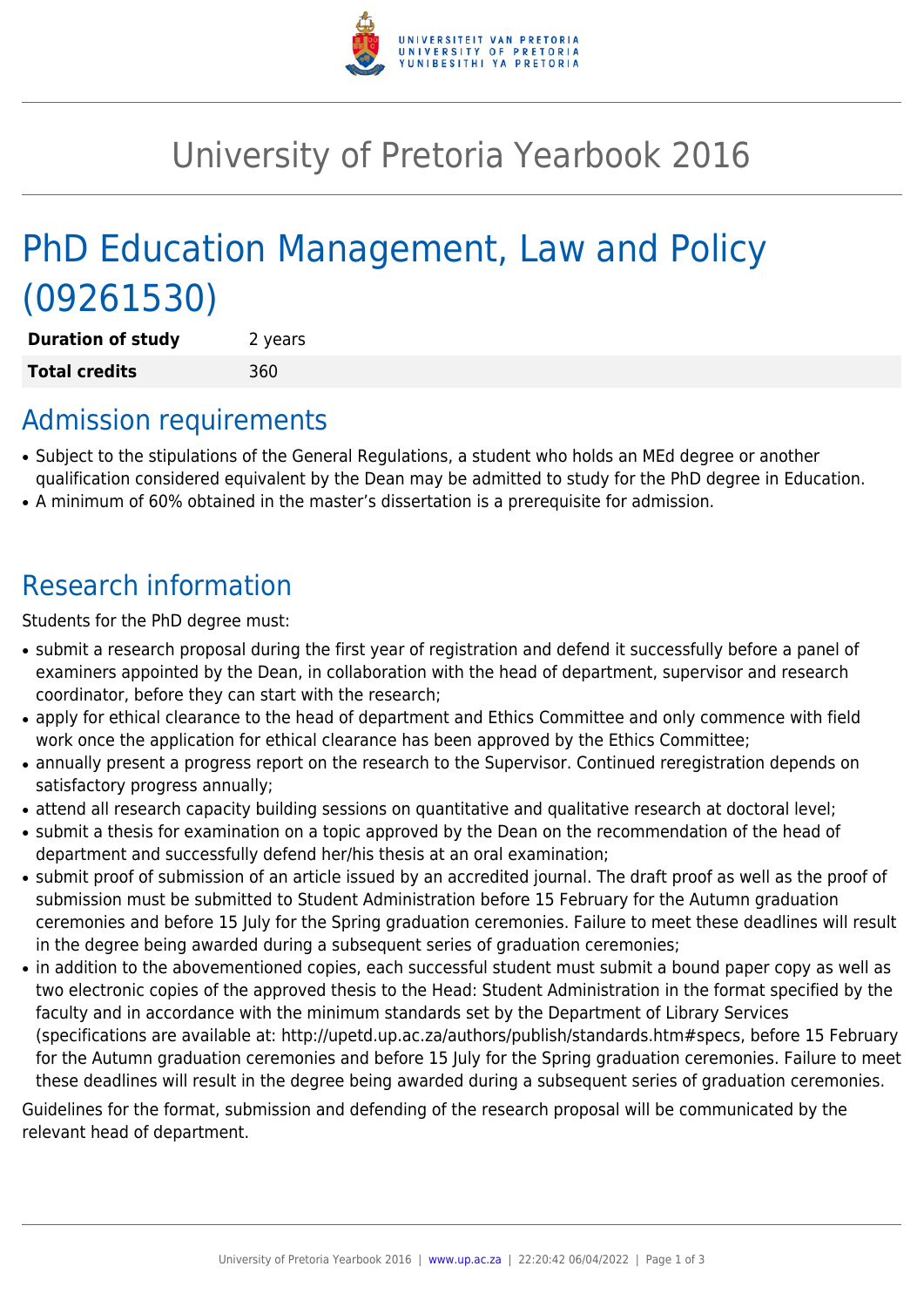

### Curriculum: Year 1

**Minimum credits: 360**

#### **Core modules**

[Thesis: Education management 990](https://www.up.ac.za/parents/yearbooks/2016/modules/view/OWB 990) (OWB 990) - Credits: 360.00